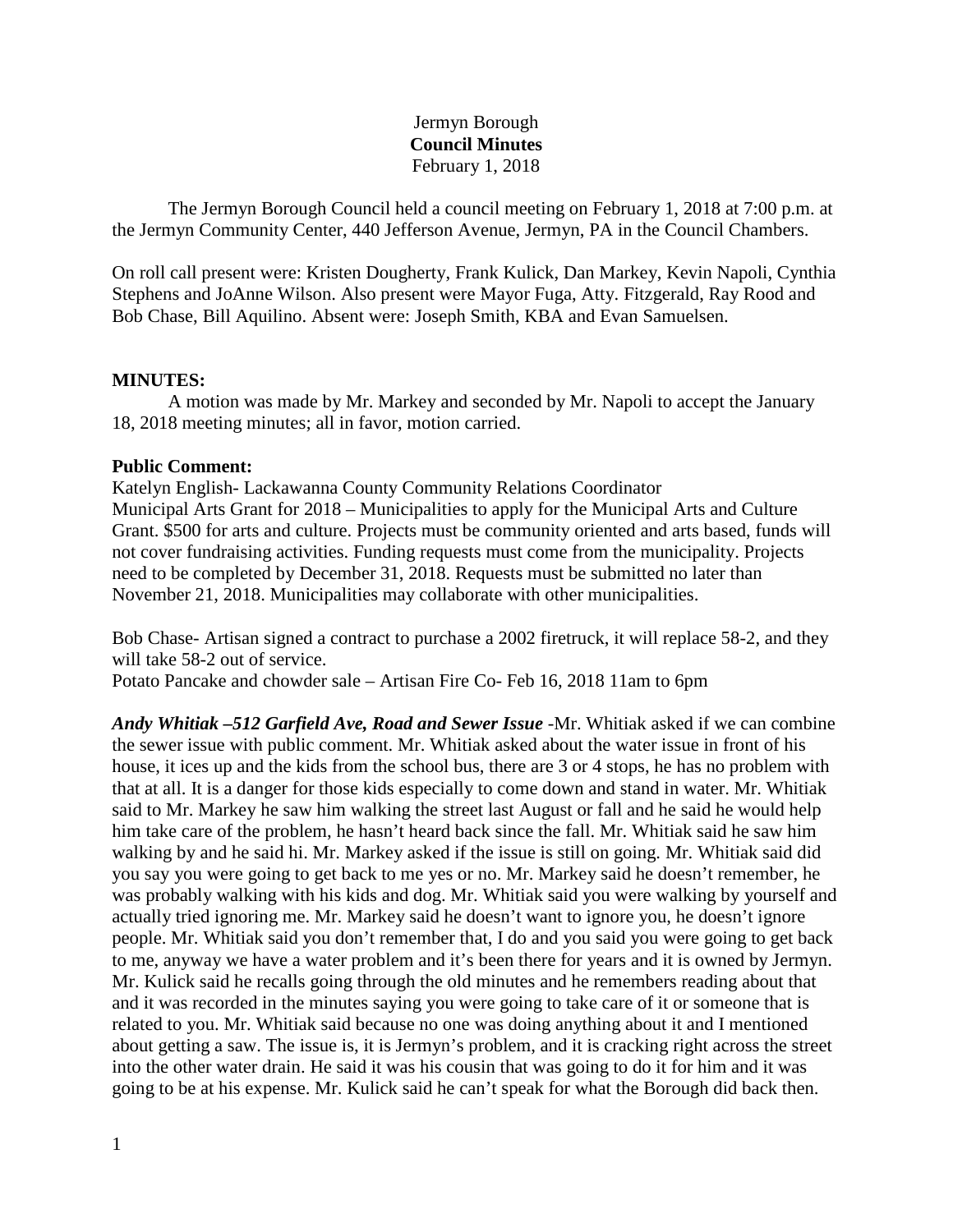Mr. Whitiak said no it's been the last two years. Mr. Kulick said it was well beyond two years ago. Mr. Whitiak said no absolutely not. Why did Mr. Markey say he doesn't remember and why did he say he was going to help me out, you guys got elected the same time. Mr. Whitiak said that is all he is doing is asking for help. Mr. Kulick said you are asking for help, we will certainly look at it but you are incorrect in saying it was brought to this council's attention since January of 2016. Mr. Whitiak said he didn't say January of 2016, he said this council. Mr. Kulick said the last that was in the minutes of council was that you were going to take care of the problem with one of your relatives. Mr. Whitiak said since Mr. Markey remembers it or not he said he was going to look into it. Mr. Kulick said we will look into it. Mr. Whitiak said lets help the kids out isn't that what we are all about in Jermyn, there are 4 bus stops, Archbald and Jermyn. Mayor said going back, we did mill that one section and it did seem to alleviate some but we may have to mill more out to get it to go to the drain. Mr. Whitiak said it settled down and if you cut that crack it will flow. Mayor said we don't have to cut it we can mill it and it will channel it to where it has to go. Mr. Whitiak said that drain does work. Mr. Markey asked where the bus stop on that street is. Mr. Whitiak said please don't do anything to stop that, he wants those kids there; he is asking to correct the issue because it is a danger. Mr. Markey said we wouldn't change the bus stop. Mr. Whitiak said there are at least 3 that he knows of.

*Sewer:* Mr. Whitiak asked council to explain what is going on. Mayor said it is a grease problem; we have pictures and a DVD from when they put the camera in. It is a buildup of grease, there are a few sags in the line but that is not the problem. The problem is the grease, when he first put the camera in he went in about 10ft and you can see it, it's all coating the pipe. It's not real thick by the manhole and the further he went in about 25ft. its necked right down. They are going to have to come up and jet it, they have a special tool they will put in there and it will clean the grease out. Mr. Whitiak viewed the pictures. Mayor said what it will entail is, the line is fine it does have some sags in it but it is nothing out of the ordinary. The grease is the problem, once its cleaned then every so often get on a maintenance program of having it flushed out to make sure. To give you a better idea as he was doing it, the grease was falling down. When you had your problem it must have let loose and made its way down to the manhole and blocked that up. Anytime that lets loose and gets caught then everything will pile up behind it and get blocked coming down Bacon. Mr. Whitiak asked on a timeline. Mayor said it is weather permitting but they will probably be here next week, they have to do it on a day when it is a little warmer. Mr. Markey asked where are we with getting Archbald on board with helping us out. Mr. Kulick said we cannot get them to respond to us, we are trying to set up a meeting with Archbald because a lot of the problem is there, they are not too anxious to meet with us. Mr. Whitiak said remember we were talking about the water flow, does that have an effect on it. Mayor said it could a little bit, if they are dumping large amounts of grease into the system it is going to do and might get into a little belly there and stick to the sides and it just keeps building up. There isn't enough flow to flush it out, that is going to be a maintenance issue, and we cannot create more flow because there are only so many houses on that line. He doesn't understand they did what they did. Ray Rood said because they couldn't get the pitch on it. Half of it goes to Franklin and half goes to Bacon. Mr. Whitiak asked if they are going to have a regular check on the manholes. Mayor said yes once it's cleaned, we will keep checking and get on a maintenance program.

Mr. Markey said he would like for KBA to give us the maps of everything we own as far as sewer lines go, we need to make this a regular maintenance type of thing. We own enough pipe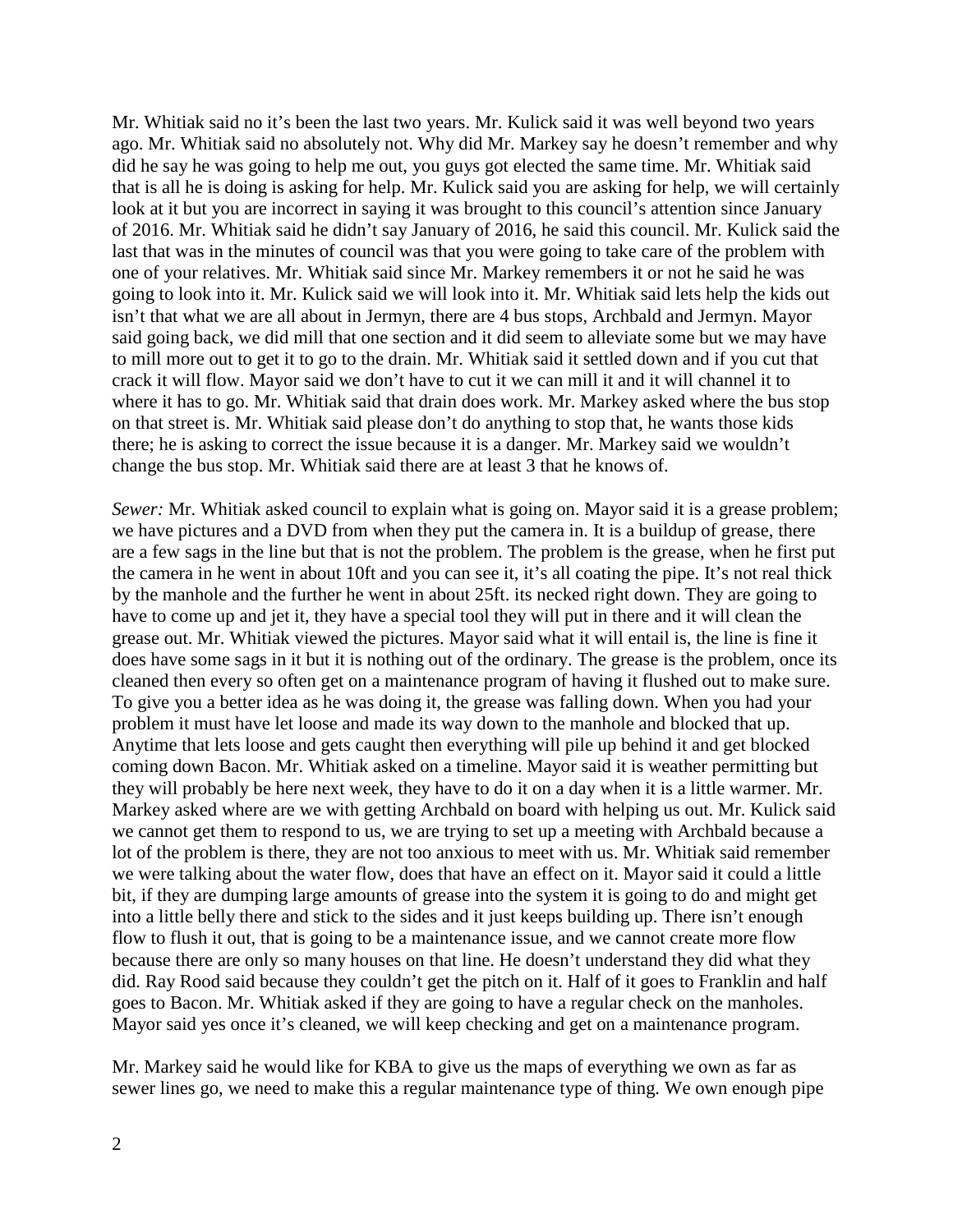in the Borough that it will have to be a budget line item for preventative maintenance. We need to know what we are up against.

# **Robert Hunt 720 Lincoln – Water Issue:**

Mr. Hunt said he appreciates what we did with the water but the problem isn't solved. Tony Grizzanti went over and he called Joanne. Tony came into his house. The trap that was put in was totally covered. He doesn't know what else we can do for him but he would like them to look at it. Mr. Kulick said he spoke to Tony Grizzanti and he told him what we did up there is working but the problem is that the water between your house and the neighbor's house is where it is coming from. Mr. Hunt said when they put the big line in there they didn't raise it back up so all the water comes and sits there. It comes down the hill and all the water comes right to his house. He doesn't think the county filled up the yard that's the only spot where there is a dip. Mrs. Wilson said we should contact the County and have them come up and look at it and tell them all this is happening after. Mr. Markey asked Katelyn English who she reports to. She said Jim Rodway. Mr. Markey asked her to tell Jim, we need to have someone whoever is in charge of Roads and Bridges to contact the Borough regarding the pipe at 720 Lincoln Ave. Mrs. Wilson said actually the whole road. Mr. Markey said this is where the problem stems. Mr. Markey asked when the job was done. Robert Parks said around 2005-2006. Mr. Markey asked when he bought the house. Mr. Hunt said in March of 2016. Mr. Markey asked if he knows if the previously owner had problems. Mr. Hunt said Mr. Rosemeila was here constantly about water problems that is why they did that project actually. Mrs. Wilson said your neighbor built a garage. Mr. Hunt said a car port. Mrs. Wilson said she noticed the other day it is a little higher than your property. Mr. Hunt said he put 2b stone there. Mrs. Wilson asked if that is causing some of the problem, does he have a rain gutter. Mr. Hunt said he has no rain gutters. Mrs. Wilson right between the two of you all that rain is coming into one spot. Mr. Whitiak said if John Sheridan's land is built higher, a drain pipe might help that. Mrs. Wilson said that would be a personal problem, neighbor to neighbor. Ray Rood asked when we are doing all this grease stuff since there a lot of ups and downs, is that going to affect that, what will the grease do when it comes down and lays in the low lying parts of Bacon. Mayor said with the amount of water they are going to use, it shouldn't be a problem once it breaks loose. Robert Parks said Archbald has a jetter, they have used it for us once before. Mayor said theirs is a smaller one.

## **Correspondence:**

Mr. Kulick said we received an invoice going back from August 2016 from our Solicitor.

## **Tax Ordinance:**

Mr. Kulick said the tax ordinance was advertised. A motion was made by Mr. Markey to pass the tax millage rate at 29 for 2018, seconded by Mr. Napoli. All in favor; motion carried.

#### **Berkheimer Resolutions:**

A motion was made by Mr. Markey and seconded by Mrs. Wilson to pass the resolution to allow Berkheimer to collect the LST tax. All in favor; motion carried.

## **Grant Awards:**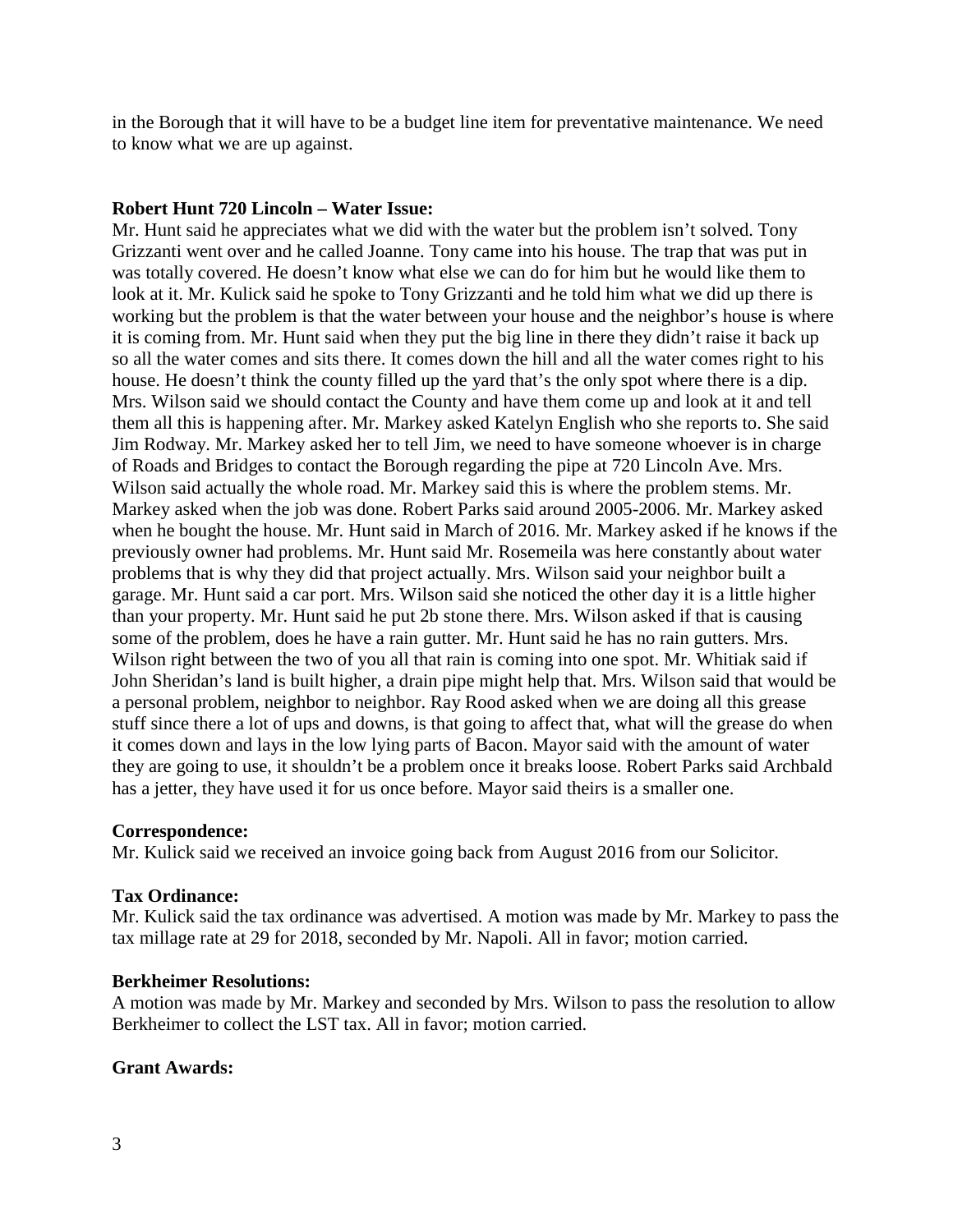Mr. Kulick said we were awarded two grants through the Monroe Gaming Money. One was for \$140,000, for the sewer/paving in Woodlands; the other is for \$81,000 for a DPW truck. We do have to pay the truck and we will be reimbursed. Mr. Markey said we also have a grant, at least in part to pave this mud pit of a parking lot out here, up to \$50,000. We have to use it by 2019. Mr. Markey said he thinks it might be a good idea if we took out a loan combining the new DPW truck and the paving project. We will be able to pay back the loan with the grant money. Is there anything that is stopping us from doing that? Atty. said it would be something he has to review. Mr. Markey said The way that we are going to attack the Woodlands is go down there and camera the system and see what is bad and what has to go and see what is ok as far as sewer lines go, fix the sewer lines and we can dedicate more money, especially if we get more money in phase 2 and 3, for the paving of the Woodlands. Mr. Markey said it might be a good idea to do it in separate loans. Mr. Kulick said we split into phases because we were told we would not get it if we put in for the full amount. There is no guarantee we would get phase 1 or phase 2, so we have to use the money wisely. Mr. Kulick thanked Senator Blake and Rep. Sid Kavulich. He also thanked former Councilman John Mark initiated the conversation with representative Kavulich with the truck. Mr. Markey said we would probably have to put it out to bid first before we apply for the loan so we know how much it is going to cost us. Mr. Markey said we could say we just want to borrow the \$50,000 we would pay the loan back.

### **Rental Permits:**

Mr. Kulick said we have about 26 property owners that have not paid the rental permit fee. They had until today. They are now in default. Atty. said the letters indicated they had until 30 days to comply, the letter was sent out on January  $4<sup>th</sup>$ , and they still have a day or two. At that time the Chief of Police and Code Enforcement officer, they can go forward and start issuing citations for being out of compliance. The ordinance does allow for a certain amount of fines per day and each day they are out of compliance is a new citation and fine.

## **Section 504 Home Repair Program:**

There is a program available for low income for assistance to fix your house. Information is provided in the Borough office.

#### **Sound System/Projector Screen for Council Chambers:**

Mr. Kulick said Mr. Smith has a projector and screen he will donate to the Borough; we have to look at it to make sure it works. He said he used it before. Mrs. Wilson said yes he did for budget presentation. Mr. Kulick said we are struggling with the sound system; we have to look at some options.

#### **Credit Card Acceptance:**

Mr. Kulick said we are looking into having the Borough be able to accept credit cards. Right now they have to pay by check, last year we stopped paying by cash.

#### **Washington Ave. Trash:**

Mr. Markey said the Mayor is aware and the Chief of Police is aware. He was contacted several Sunday mornings about a trash bandit that is around. It is on Washington Ave. usually between the Dollar General and the Woodlands, it's usually a Sunday newspaper that they are throwing all over the road and every now and then, every other Sunday they are taking a bag of trash and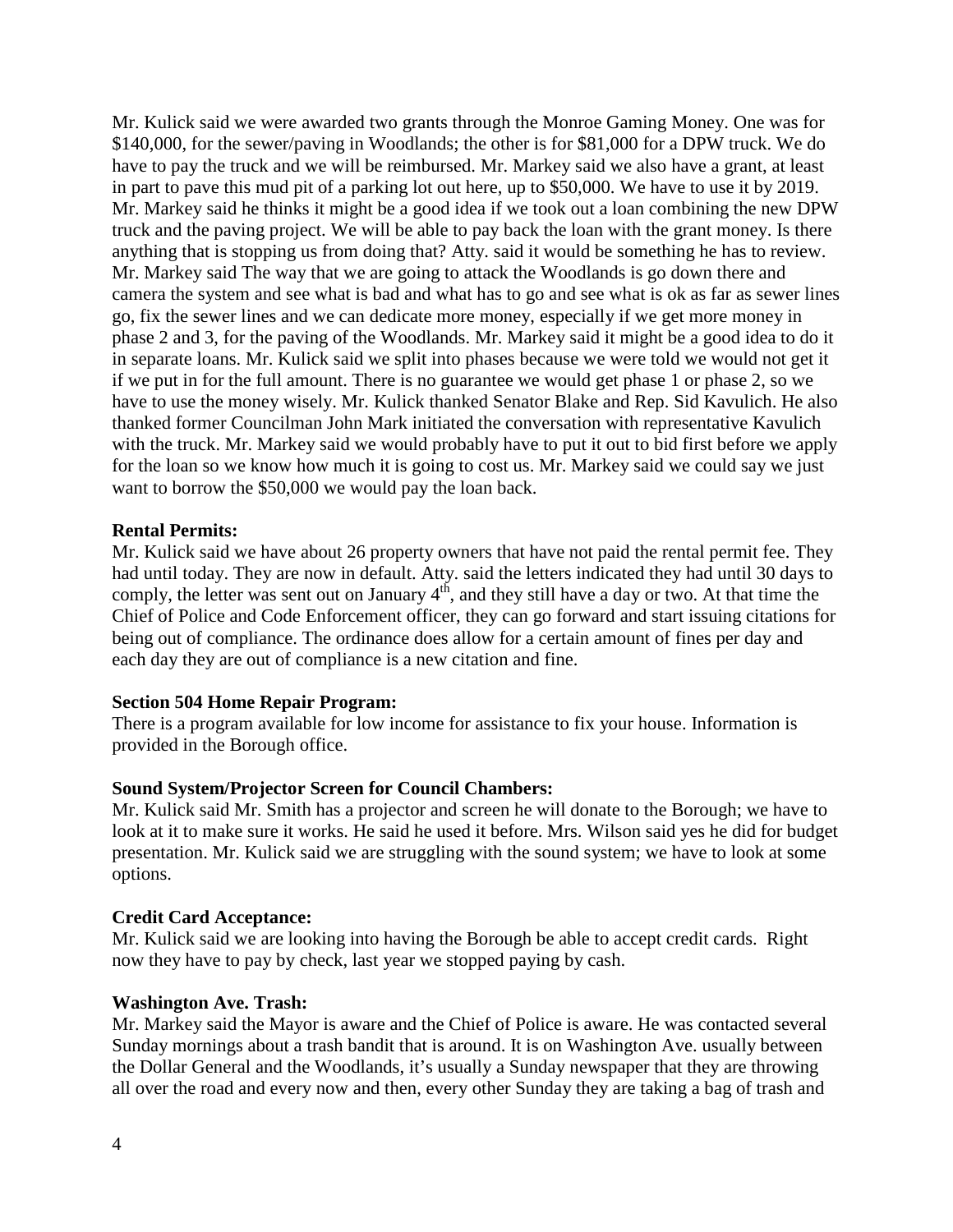they are throwing it in the middle of the road so people drive over it and it goes all over the place. Mr. Markey said we have that issue currently outstanding, it happened currently this past Sunday. It is hard to plant an officer there because we cannot really pin down the time. They have looked through the garbage and there is nothing to identify someone. Mr. Markey said he went through and there was a whole bunch of newspapers and lunch meat. Mr. Markey said you have your regular littering but this is above and beyond. Mrs. Dougherty said the day she saw it, it was strange it wasn't something you would throw out of your window, and you would think it flew out of a back of a truck. Mr. Markey said it is consistent enough to know it is intentional.

### **Junior Council:**

Mr. Kulick said his suggestion is to send our Junior Council a letter and tell him his services are no longer required. Mrs. Wilson said first before we do that we should ask him his intentions. Mr. Markey said we know his intentions. Mr. Kulick said he hasn't been here in 4 months. Mr. Kulick said there is nothing wrong with the Junior Council program when someone participates, just because they want to put it on their college resume, we don't need them. Mrs. Dougherty asked how long his term is. Mr. Markey said a year and a half. We found out we can have two junior council members, so we decided if we constantly bring one in their junior year then they would have a year and a half of experience. We had just started that two junior councilman program with the last one who is now in college. Since he has left for college last August we haven't seen our current junior councilman. Now all the college applications are filled out so he got what he wanted out of it. Mrs. Wilson suggested sending a letter to either resign, its professional instead of saying we don't want you anymore.

#### **Yard Sale Permit Ordinance:**

Mr. Markey said we have a lot of yard sales in town; sometimes we have yard sales that last 3 months. Sometimes we have yard sales where people leave their posters up all over town and never take them down and then the DPW or some concerned citizens go take down in front of their buildings. A lot of times it's up to other people and DPW. A lot of times with yard sales there is an increased police presence needed because of traffic and potential for accidents especially if there is one on Washington or Rushbrook on the weekends. Mr. Markey said he is going to propose an ordinance where you would have to obtain a permit from the Borough Secretary prior to having a yard sale, prior to hanging any signs for the yard sale. The permit in his book would be a 0 cost. Chief Arthur said make sure you write in the ordinance it is illegal to hang signs on telephone poles, it's a state law. Mr. Markey said we would issue the permit at no cost to the resident but then with the ordinance there would be certain things they would have to follow. No signs on telephone poles, no signs anywhere prior to obtaining the permit, if they don't take the signs down then there will be a penalty, if they don't obtain a permit and they have a yard sale there would be a penalty. The permit is free to get, its issued at no cost so there is no reason to not get one. Mrs. Stephens said how we will make people aware of this. Mr. Markey said we have a borough newsletter, Facebook, rapid cast. Atty. said the ordinance will be advertised. There are a lot of different channels of communication. We can put it on Adams Cable. Mrs. Wilson said last year we had a town wide yard sale and it rained. There were people that took advantage of it and there were people did come into town and naturally when it rains people do not put the stuff out, is it possible to have that again one weekend. Mr. Markey said and then the permit will be waived, that will be fine. Mr. Markey said he is not proposing any fee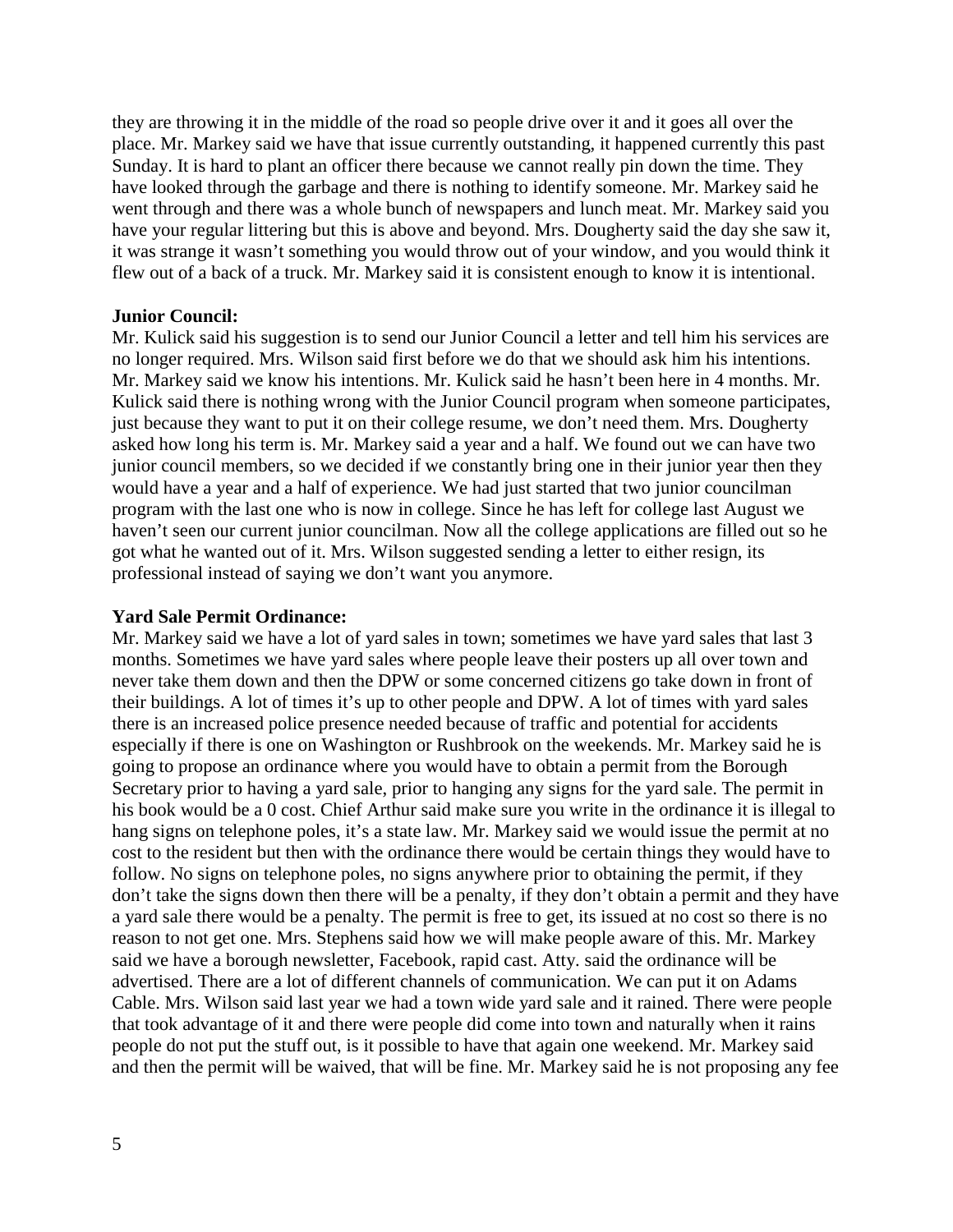to get the permit. Mr. Markey said you wouldn't be able to have a yard sale for more than 3 days straight.

Mr. Markey said we need to update our website so people can submit forms online. With all the forms that we have that people need to fill out, we should have some type of format that they can fill it out and submit it online and if there is a payment required, we are trying to get the credit card up and running.

A motion was made by Mr. Markey and seconded by Mr. Napoli to have the solicitor prepare a yard sale ordinance. All in favor; motion carried.

## **Code Enforcement:**

Mr. Aquilino said they identified 7 or 8 properties; most of them are structural and safety issues.

### **Callahan Park Fine Update:**

Mr. Markey said we updated these in 2016. He asked this to be on the agenda tonight. Currently Callahan Park, there are a couple different things. We updated the ordinance in 2016 to show smoking within Callahan park is prohibited. Pets are no longer prohibited but he would like it to be spelled out in the ordinance pets should be prohibited from the ball fields. We should also update our fine structure. Mr. Markey said we had talked about this before, if we catch someone violating an ordinance at the park, we hit them with a \$25 fine; they are probably more inclined to do it again than if we were to hit them with a \$100 fine starting off with the first offense. We had the picnic tables damaged, the back stops and graffiti on the swing sets. There is every single day we have someone littering over there; we have people smoking over there all the time. Mrs. Dougherty said as far as the ordinance goes, the park hours at 7am to 9pm instead of dawn to dusk, the majority of the really bad things are likely happening when it is dark. The summer 9 is fine, but now after 5:30-6, there are 3-4 hours where you don't really see anything. Mr. Markey said we do not have lights, we aren't playing baseball after 9 over there but at times we do have Borough sponsored events so I would put that exception in there, it's a Borough sponsored event, someone is going to be there. Mr. Kulick suggested about cameras. He said you can make the fines whatever you want if we don't catch them it doesn't matter. Mrs. Dougherty said if you open the park from dawn to dusk and the damage happens at night when the park is closed can you get them with two fines. Atty. said it would be spelled out in the ordinance. Mr. Markey said we did have someone that was interested in donating a DVR to put in the concession stand over there. Mr. Napoli suggested  $1<sup>st</sup>$  offense \$100,  $2<sup>nd</sup>$  \$250,  $3<sup>rd</sup>$  \$500, motorized vehicle expense \$750. Atty. said he has to look into the amount for the cap on ordinances. Mr. Markey said he doesn't think its spelled out in here, we made a resolution to the ordinance, rather than changing the ordinance. Mr. Markey said we put supervised pets should be allowed, he would like to add no pets on the ball fields. We will get signs once the ordinance is passed and put it on the fences of the fields. Mrs. Dougherty asked if we have to spell out dugouts. Atty. said we will have to define it. A motion was made by Mr. Markey and seconded by Mrs. Dougherty to allow the solicitor to draft a new ordinance updating fines and fees and new rules for Callahan Park. All in favor; motion carried.

## **No Parking on Sidewalks:**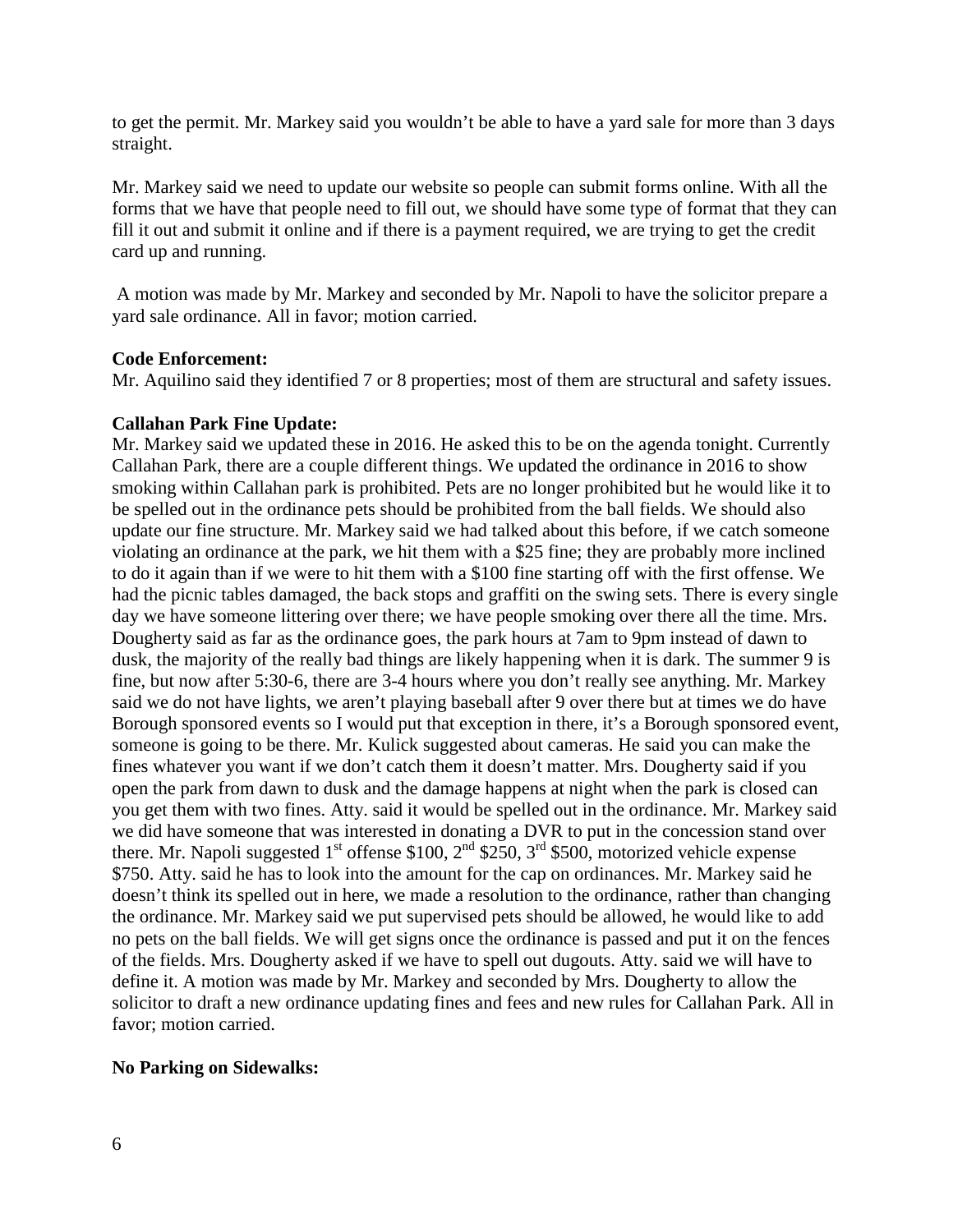Mr. Markey said we have an ordinance you cannot park on the sidewalk and people are parking on the sidewalk. He wanted to get it on the agenda so he can ask the chief of police and the mayor if they can pay special attention. Chief asked where they are parking on the sidewalk. Mr. Markey said Richards does it every single day, coming around the corner right before you come around the bend on Washington Ave. before Gibson, People Park on the sidewalk there. Those are two he noticed the most.

### **Resolution in support of SB251:**

Mr. Markey said this was passed in the Senate already in November 2017. It's been referred to the transportation committee in the house. The Bill itself is to allow municipalities to use Radar enforcement for speed. The radar targeting for speed. The PSAB, they suggest each Borough pass a resolution in support of this as well. Right now, PA is the only state where local municipalities cannot use Radar to enforce speed. Our former Mayor was not in support of this. Mayor Fuga said he is 100% in support of it. The Police Chief is in support.

A motion was made by Mr. Markey and seconded by Mrs. Stephens to draft a resolution in support of SB251 for local municipalities to use radar for speed enforcement. All in favor; motion carried.

### **Municipal Arts Grant:**

Mrs. Wilson said she has been asked by the Events Committee to do the proposal for the community concert this year for the \$500. Mrs. Wilson said they have been using that for quite a few years to pay for the band. It's usually in July because Mayfield has their concert in August. Mrs. Wilson asked if anyone wants to tag along, in the past Recreation was asked to have something earlier in the day or even later that night, a movie we would be more than happy to cooperate. Usually the band plays from 6-8pm, free hot dogs, soda and ice cream. Mr. Markey said Sunday July  $15<sup>th</sup>$  is out, baseball already submitted their request for a home run derby. Mrs. Wilson said I think there are two Sundays after that. The  $4<sup>th</sup>$  Sunday is the  $22<sup>nd</sup>$  and the  $5<sup>th</sup>$  is the 29<sup>th</sup>. Mrs. Wilson said its either one of those. Mr. Markey asked how does this work with the municipal arts grant. It has to be on municipal letterhead the request but the request doesn't have to come from the municipality. Katelyn English said she will follow up. Mr. Markey said the Events Committee isn't a borough sanction committee, he is wondering how that works. Mrs. Wilson said the money comes in to the Borough, we put out the money and the Borough receives the \$500, we get approval from the Borough to have this community event and we apply in the name of the Borough for this money. Mr. Markey said that he was wondering, he is trying to educate himself. The Events Committee, Mr. Markey asked if they have a tax ID. Mrs. Wilson said yes. Mr. Markey said so you are your own entity, so they can't apply themselves. Mrs. Wilson said they have been doing it for a good 8 years. Mr. Markey said we have been doing a lot of stuff for years in this town that we probably shouldn't have been doing. Mrs. Wilson said it's a non-profit organization and council approves it, to have this such as Mayfield the lions Club, they are their own identity they go through council and ask of them to approve the community concert. Mr. Kulick said the Borough has to apply for the grant. Mrs. Wilson said she has applied for it in the name of the Events Committee. It has gone through the Borough of Jermyn in conjunction with the Events Committee ask for the grant. Mr. Markey said the Events is not a Borough sponsored. Mrs. Wilson said in conjunction with approval for the Borough concert and it has always been approved unless you so desire not to approve it. Mr. Markey said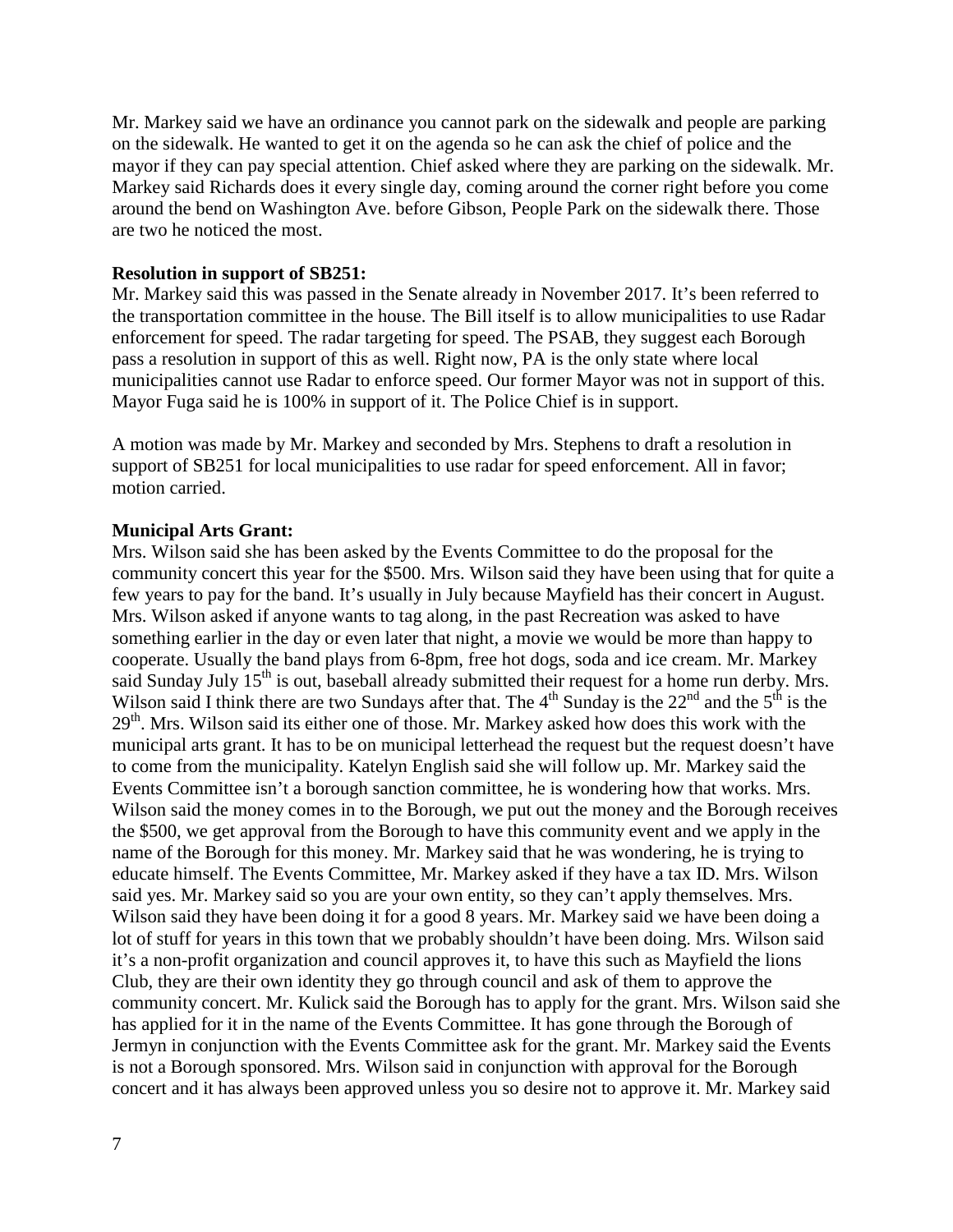he got the letter in the other day too and thought that maybe if council approves maybe we would apply a \$500 grant to go towards Jermyn Day this year. Mr. Markey said it's up for discussion. Mrs. Wilson said we have time. Mr. Markey said he wants to make sure what we are doing is correct. Mrs. Wilson said it is, we wouldn't have been doing it if it wasn't correct.

# **Delinquent Tax:**

61 properties that are delinquent in taxes \$16,101.79 - 69 Properties delinquent on garbage \$10,005. Mr. Kulick said for a little town like us that is a lot of money. The taxes go to the County for collection. Any garbage that is not paid for by the end of the first quarter the garbage collection will stop.

# **Ralph Bensing:**

Mr. Napoli said Ralph Bensing handed in his resignation for fire police. Mr. Napoli wanted to thank Ralph for his service and everything he does in town. Council thanked Ralph.

# **TCC Meeting:**

Mrs. Wilson said it is concerning act 30. Mrs. Wilson said she was appointed as a representative and Mr. Smith as a delegate and the third delegate is Mayor Chelik. There are a lot of things coming down the line that we must take care of now. Mrs. Wilson passed around a packet she was given at the meeting. The next meeting is the end of February and she will have more information. They only had one meeting in 2017 and that was December 7. There wasn't too much to report.

# **Radar Sign:**

A motion was made by Mr. Napoli and seconded by Mr. Markey to purchase Evolis Radar Sign to be paid by Mayor's salary \$2,500, a donation from Crime Watch \$500 and the remainder \$250 to be taken out of Police Budget – ammunition. All in favor; motion carried.

# **Garbage – Recycling Ordinances for Recycling Grant:**

Mr. Markey said we wanted to get a leaf vac. To handle residents leaf collections. Since its not regular recycling equipment we are asking for funds for yard waste equipment we have additional revisions that need to be made. The additions to the ordinance would need to be enacted by April 7, application deadline. They either put it out, compost it themselves or leave it on their own ground. Mrs. Dougherty asked what happens if we change the ordinance and we do not get the grant. Mr. Markey said we can change it back. Mrs. Wilson asked if they will accept a proposed ordinance. Mr. Markey said no the ordinance has to be enacted by April 7. Mr. Markey said what works to our advantage is that the changes to the ordinance have to be done in the spring time and if we find out we don't get the grant and we want to change it back we can revert back if we really needed to.

A motion was made by Mr. Markey and seconded by Mrs. Dougherty to allow the solicitor to amend the ordinances to be able to apply for a leaf vac. To apply for the 902 grant. All in favor; motion carried.

Mr. Markey asked the solicitor if we got anywhere with giving the fire chief a key to the old DPW building. Solicitor will look into it. Ray said while you are doing that can you have him